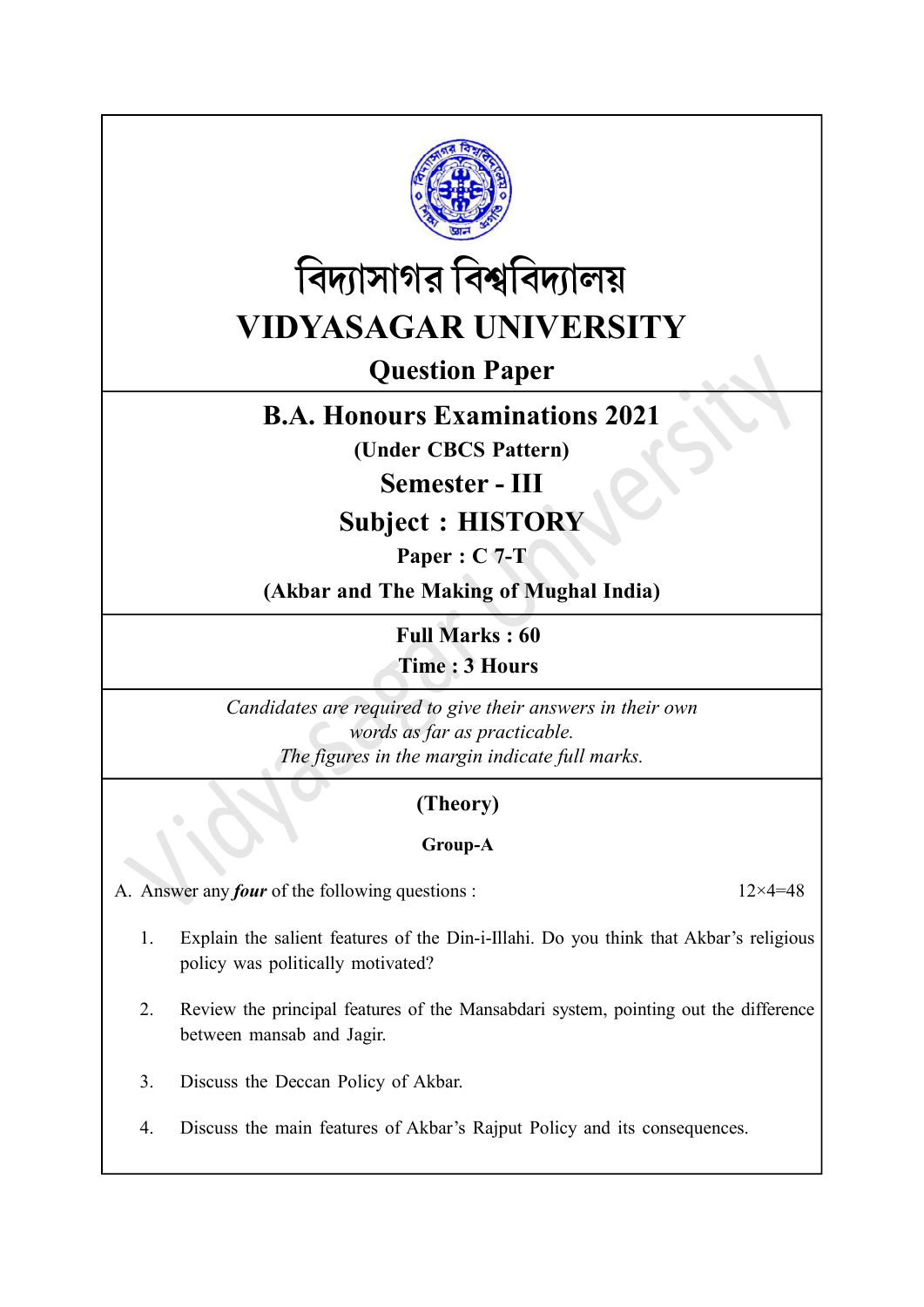- 5. Discuss the Land revenue system during Akbar's reign.
- 6. Make an assessment of Akbar's Administrative system.
- 7. Write a critical note on Mughal painting during Akbar's period.
- 8. Evaluate Abul Fazal as a historian.

#### Group-B

- B. Answer any six of the following questions :  $2 \times 6 = 12$ 
	- 1. Who was Bairam Khan?
	- 2. What were the importance of second battle of Panipath?
	- 3. What was Akbar's Sulh-i-kul?
	- 4. Who founded 'Ibadatkhana' and why?
	- 5. What do you understand by the Ghalla Bakhshi?
	- 6. What was Zabti system?
	- 7. What is Dahasala system?
	- 8. What do you mean by 'madad-i-mas'?
	- 9. Which was the last state won by Akbar and when?
	- 10. Write a very shortnote on Todarmal.

### Santali Version

#### $07009069 - 8$

 $\delta$ . inthe Ge and  $\delta$ , by  $\delta$  and  $\delta$  and  $\delta$  or  $\delta$  and  $\delta$  of  $\delta$  is  $\delta$  and  $\delta$   $\delta$  of  $\delta$  is  $\delta$  of  $\delta$  is  $\delta$  of  $\delta$  is  $\delta$  is  $\delta$  is  $\delta$  is  $\delta$  is  $\delta$  is  $\delta$  is  $\delta$  is  $\delta$  is  $\delta$  is  $\delta$  is

- $1.$   $2.0$  . Din-in-illahi ang antap gpc ba  $0$ asolag  $0.2$ ; and  $0.02$ ha.ra  $0.02$ akborag DHorom a.ri Do rajniTi aNDoz lekaTe Tahen kana|
- $2.$  udelaweasa kakheu segag akap goe oa qep eawaang ue, udekaw as hagys pur oaba sa masgas osa papg kaass  $\alpha$ si